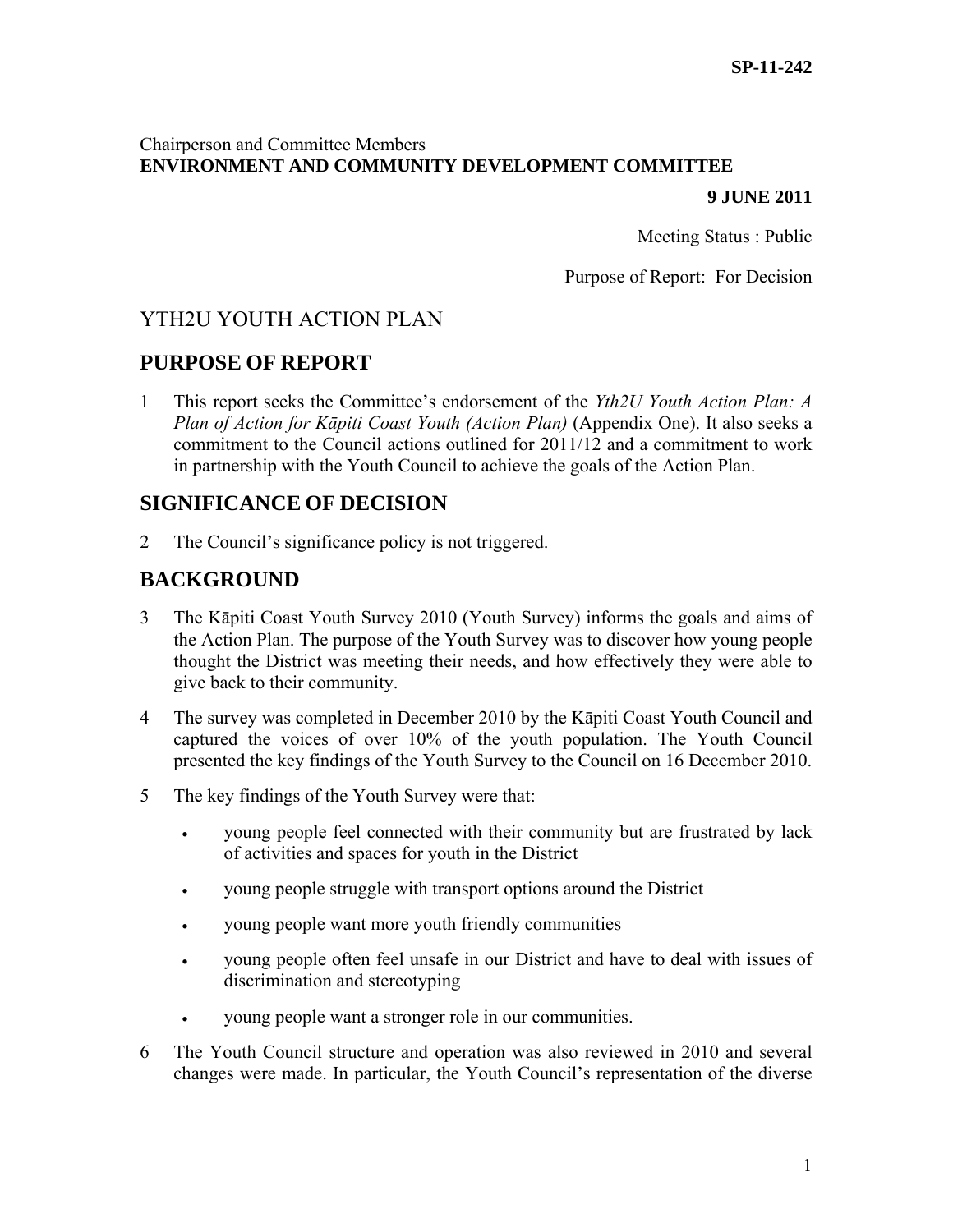youth population on the Kāpiti Coast and the practice of youth participation in decision-making processes were strengthened.

- 7 There are currently 24 Youth Council members, seven of whom were members in 2010 and contributed to the development of the Youth Survey. The group is between 14 and 22 years of age and includes young people:
	- attending the District's three colleges
	- attending college outside of the District (but living in the District)
	- in training
	- working fulltime
	- seeking work.
- 8 The new Youth Council was formed in February 2011 and began work on the development of the Action Plan to respond to the key issues raised in the Youth Survey.
- 9 The Action Plan contributes to Community Outcome Six and Seven of the Long Term Plan:

Outcome 6: 'The District is a place that works for young people'

Outcome 7: 'The District has a strong, healthy, safe and involved community.'

- 10 Other documents that have informed this project include:
	- Youth Development Strategy Aotearoa (Ministry of Youth Development) 2002
	- Agenda for Children (Ministry of Social Development) 2002
	- Social Report 2010 (Ministry of Social Development)
	- Local Services Mapping Report 2006
	- Principles of the Treaty of Waitangi.

## **CONSIDERATIONS**

- 11 The Action Plan outlines the commitments the Council and the Youth Council will make until the end of the current triennium on addressing the issues raised in the Youth Survey. It provides core actions for the financial year 2011/12 to progress towards the overall outcomes and goals of the Action Plan.
- 12 The Action Plan focuses on actions to be undertaken solely by the Council and Youth Council. It does not involve or consider direct actions by central government or non-government organisations on youth development, youth health or other youth related outcomes in the District. It does contain actions in relation to influencing other agencies' activities in particular under Goal 5; 'A District which supports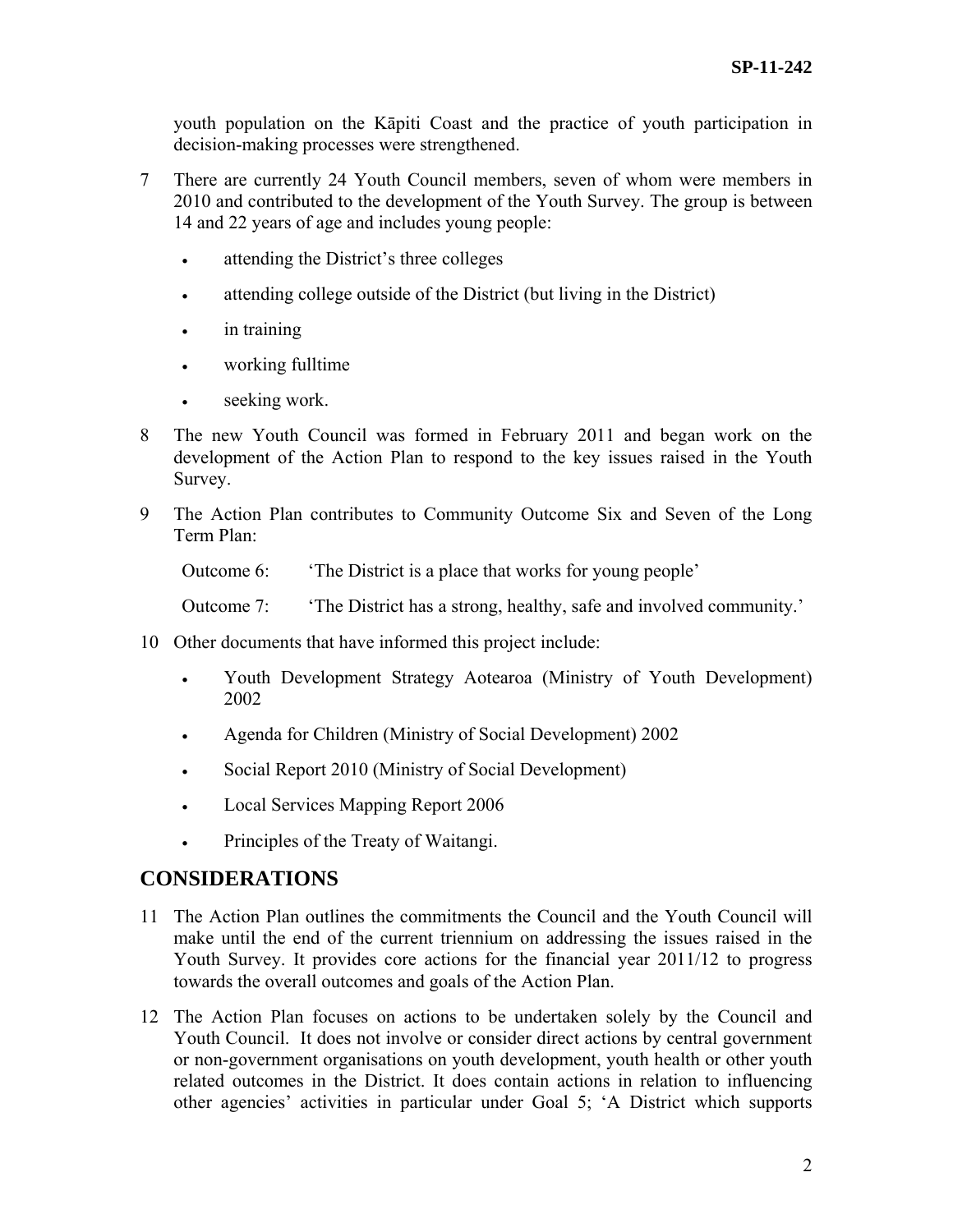strong positive youth development' that includes research into provision of services for young people in the Kāpiti Coast outside of the Council and Youth Council, and advocacy for a youth transitions service in the District

- 13 The Action Plan seeks to improve the quality of life for young people living in the District. It also seeks benefits for Council and the District through increased youth participation in decision-making in core Council business.
- 14 The Action Plan details the Youth Council and Council's contribution to action areas across a range of Council activities including: social wellbeing, leisure and open spaces, community facilities, transport and democratic services. Actions relating to other groups within Council have been discussed with these groups.
- 15 The Youth Council manages the content, advancement and structure of the Action Plan in partnership with the Council. Any suggested changes by the Committee will need to go to the Youth Council for discussion and further action.
- 16 It is intended that the Action Plan will be reviewed in 2015 in line with the Long Term Plan.

# Financial Considerations

- 17 In 2011/12 the Action Plan will be funded from the existing Social Wellbeing budget, supplemented with external funding.
- 18 External funding opportunities arose as the Action Plan was being developed. In partnership with the Youth Council, the Council submitted a funding application to the Ministry of Youth Development in March 2011. This requested \$90,000 for four priority Yth2U actions and the Ministry will make their funding decision by the end of this month.
- 19 These four priority actions form a significant part of the Action Plan and are noted as funding dependent in the document. The Council has some limited funding set aside to support these actions if the Ministry application is successful.
- 20 The Youth Council has other minor Youth Action funding applications pending and will apply for further external funding as required.
- 21 The Youth Council has also received \$2000 from the Creative Communities Scheme for funding for a District-wide Mural Project. This project sits under Goal One of the Action Plan.
- 22 Funding for 2012/13 onwards will be considered as a part of the Long Term Plan.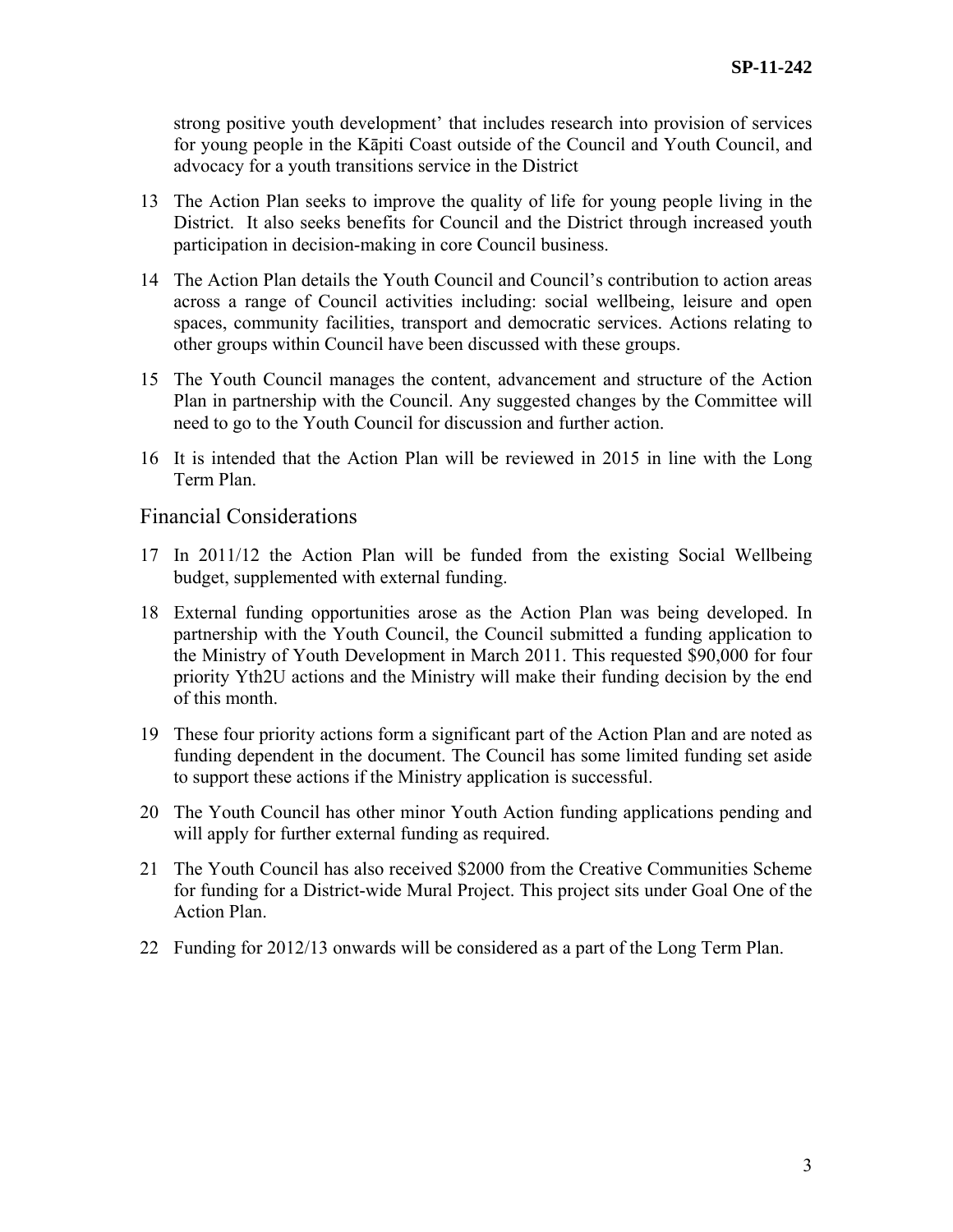# Delegation

23 The Environment & Community Development Committee has the following delegation to endorse the proposed strategy:

# *Policy Development*

*7.1 Authority to develop (within any wider existing strategic framework) policies and work programmes that support the social, economic, environmental and cultural wellbeing of the community and provide assurance to Council that associated projects are managed efficiently, effectively and with due regard to risk.* 

# **Consultation**

- 24 As discussed, the Action Plan is a response to the key findings of the Kāpiti Coast Youth Survey which was reported to Council in December 2010.
- 25 Most of the young people who completed the survey were aged 13-17 (n=701, or 92%). The national definition of youth is 12 to 24 years. Further research into the needs and experiences of intermediate school aged young people and 18-24 year olds in the District may be taken in the future and may result in recommendations and changes to the Action Plan.
- 26 The Action Plan has been developed as a youth led project with the role of Council as an advisor to the process. A core team of Youth Council members representing the diversity of the group led the development of the Action Plan. The full Youth Council identified the overall goals and aims of the Action Plan and has contributed throughout the process.
- 27 The Action Plan also incorporates other young people's knowledge, experience and opinion outside of those captured in the Youth Survey. For example, in May 2011 the Youth Council led a consultative process with Kāpiti College students as a part of the Raumati Town Centre Upgrade. Young people's perspectives in this process have also contributed significantly to Goal Three 'A District which has youth friendly spaces and places' and Goal Four 'A District where there is lots to do for young people' of the Action Plan.

# Policy Implications

28 The Council's existing Young People's Policy (2003) is outdated. The Action Plan provides a practical task-centred way for the Council to make progress on Community Outcomes Six and Seven. The Action Plan supersedes the Young People's Policy (2003).

# Publicity Considerations

29 A youth friendly version of the Action Plan will be published and promoted to young people. This will provide young people with a clear message of how the Council and the Youth Council are addressing the key issues raised in the Youth Survey.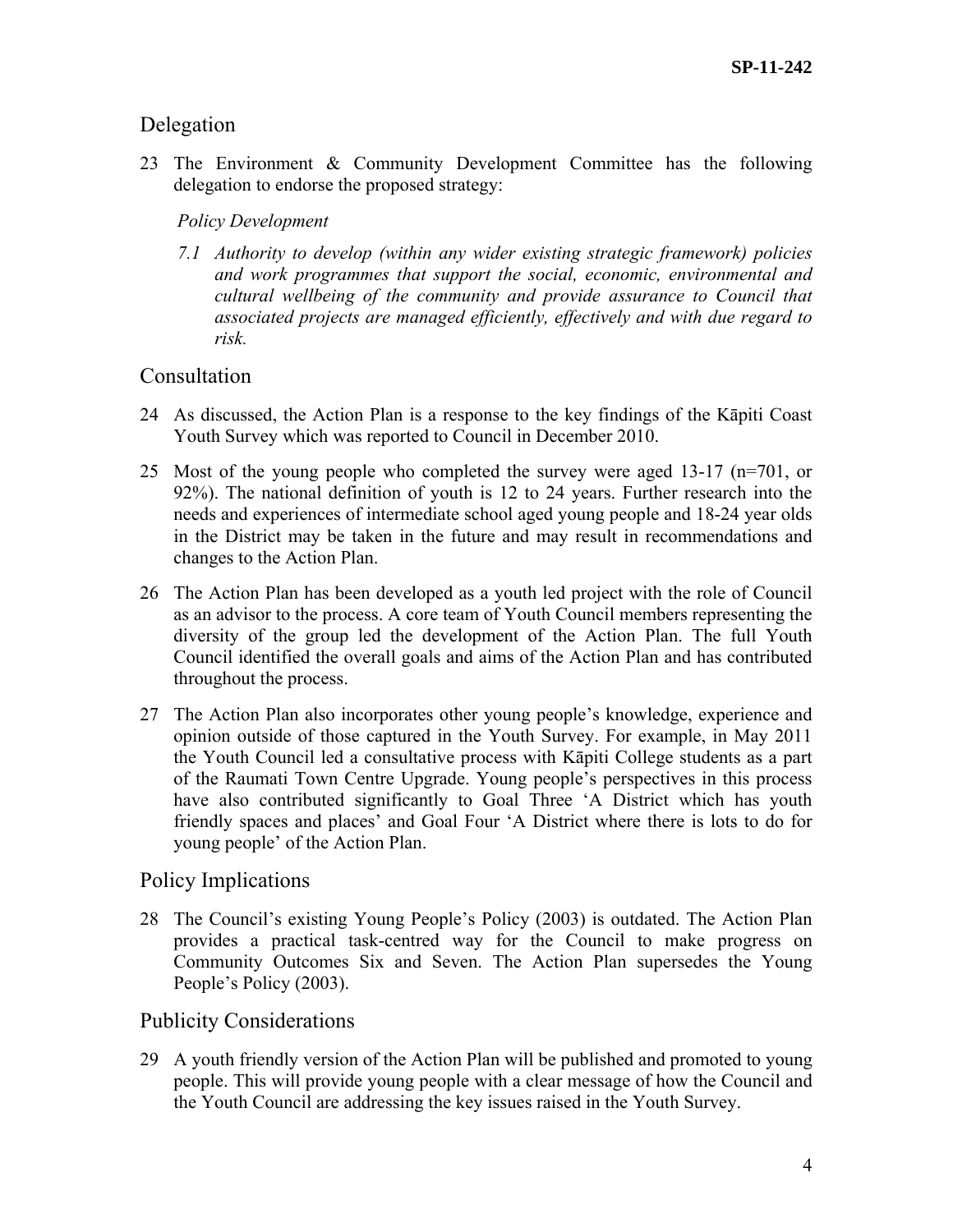# **RECOMMENDATIONS**

- 30 That the Committee endorses the *Yth2U Action Plan 2011-2015* and the replacement of the Young People's Policy 2003.
- 31 That the progress of this Action Plan is reported to the Committee on an annual basis and through the Long Term Plan.

| <b>Report prepared by:</b>      | Approved for submission by:      |
|---------------------------------|----------------------------------|
| <b>Emma Haxton</b>              | <b>Gael Ferguson</b>             |
| <b>Social Wellbeing Advisor</b> | <b>Group Manager</b>             |
| Te Kaitohutohu Toko i te Ora    | <b>Strategy and Partnerships</b> |

## **ATTACHMENTS:**

Appendix 1: Yth2U Action Plan

Appendix 2: Young People's Policy 2003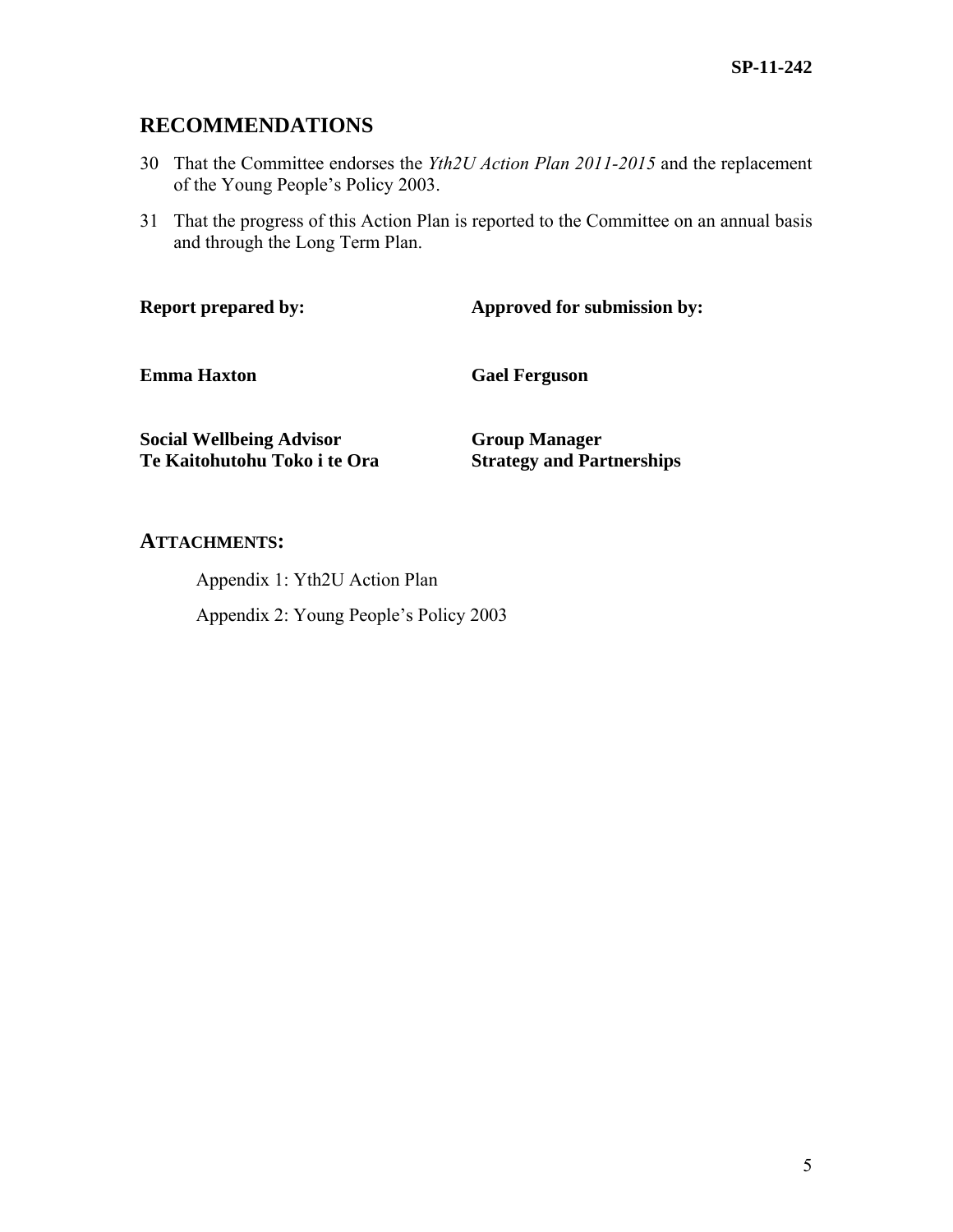## **APPENDIX ONE**

# **Yth2U ACTION PLAN 2011 - 2015 A Plan of Action for Kāpiti Coast Youth**

This action plan has been developed by young people for young people. It is about youth vision and youth voice. It shows the Youth Council and Kāpiti Coast District Council's commitment on ACTION for youth.

It's all about what needs to happen to make the Kāpiti Coast a better place for young people. Of course, in making it better for young people, we make it better for everyone. Everyone benefits when young people feel supported, connected and valued.

This action plan addresses the key findings of the Kāpiti Coast Youth Survey which captured the views of over 10 percent of our youth population. Young people were straight up with their experience, what they need and want to happen. The key findings were that:

- young people feel connected with their community but are frustrated by lack of activities and spaces for youth in the District
- young people struggle with transport options around the District
- young people want more youth friendly communities
- young people often feel unsafe in our District and have to deal with issues of discrimination and stereotyping
- young people want a stronger role in our communities.
- young people feel connected with their community but are frustrated by lack of activities and spaces for youth in the District

We need the support of the Council to make this action plan work. We need decision makers who will listen and take young people's concerns seriously and support us to take action for youth in our community. It's not a policy which will sit on a shelf but a working action plan which will drive forward positive changes for youth in our District. In fact some of the actions have already started!

*Kāpiti Coast Youth Council*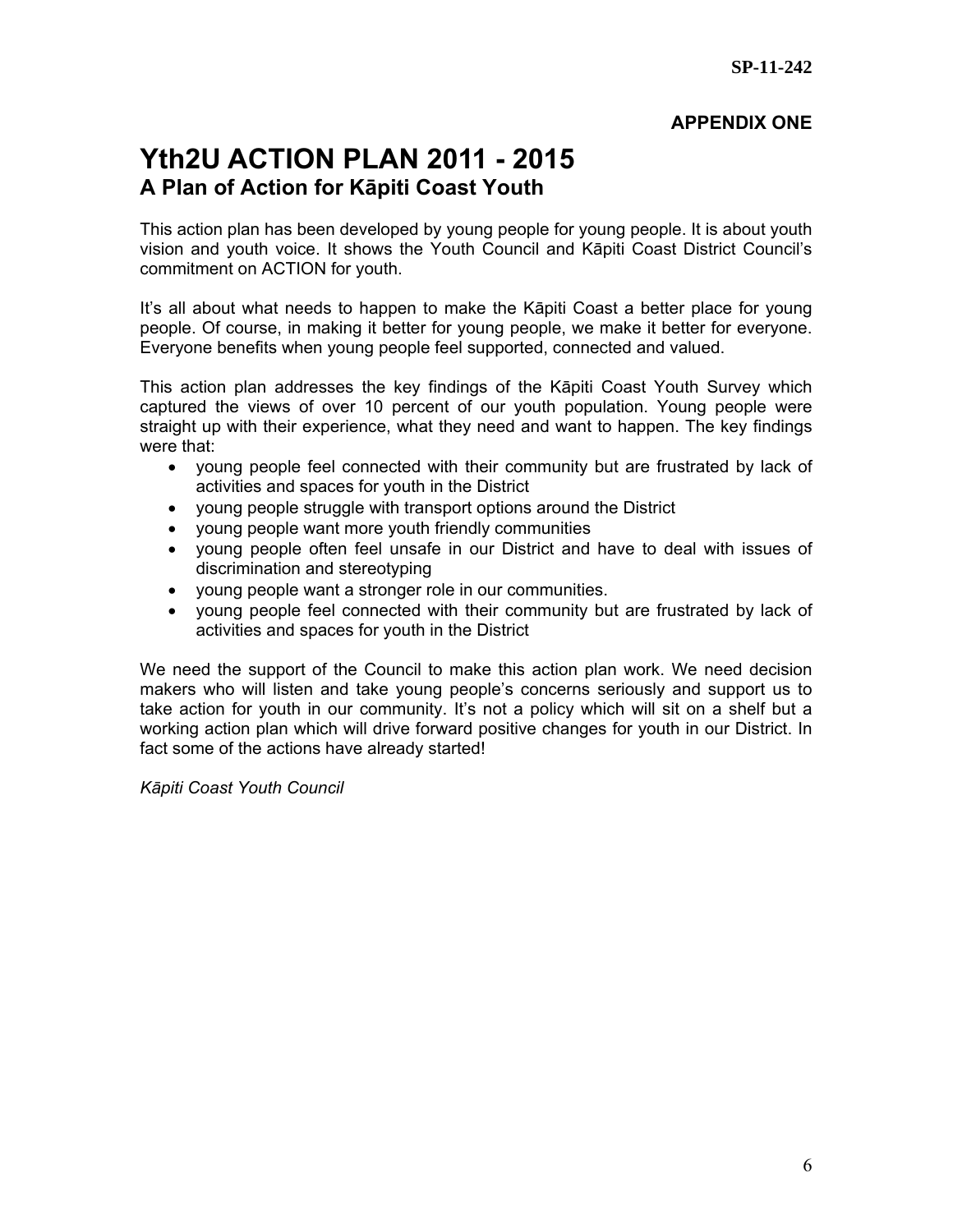# The Youth Development Strategy Aotearoa (YDSA)

We used the YSDA (Ministry of Youth Development) as a basis for the values which underpin the Action Plan. The YDSA outlines the six principles of positive youth development.

- 1. Positive youth development is shaped by the 'big picture' of where young people come from and what influences their world
- 2. Positive youth development is about young people being connected to a lot of different social environments where they feel understood and valued
- 3. Positive youth development is a consistent strengths-based approach, not looking at young people as problems
- 4. Positive youth development happens through quality relationships with family and other adults as well as their peers
- 5. Positive youth development is triggered when young people fully participate in decision-making
- 6. Positive youth development needs good information and research to inform what action takes place.

If we, as a District, acknowledge and act on all these principles, then young people in our communities are more likely to growing up knowing:

- they can make a positive contribution to society and have opportunities to do so
- they have supportive and caring connections with a range of groups and people who care about them
- they can influence their own lives through choices and skills
- they feel good about who they are and what they can offer.

As a result, we help create a District which 'works for young people'.

#### **What's our goal?**

The main goal of this action plan is to make significant progress on Community Outcome Six of the Long Term Plan, 'the District is a place that works for young people'. It also responds to Community Outcome Seven: 'the District has a strong, healthy, safe and involved community'. In addition, it seeks to create a strong base of knowledge and action in preparation for the Long Term Plan review in 2012 and beyond.

#### **Who's it aimed at?**

Yth2U Action is aimed at 12-24 year olds. This group represents New Zealand's national definition of 'youth' (Ministry of Youth Development). We also need to find out more about those young people who are over 18 years and were not strongly represented in the Youth Survey.

#### **How did we develop it?**

A core group of Youth Council members, both new and those who have been around for a few years, led the development of the Action Plan. We used the main findings of the youth survey to steer the Action Plan. We found out about other things the Council was doing which fitted the outcomes we are seeking. We got involved in other things along the way which informed the project further, like the Raumati Township upgrade in which we consulted with other young people and advocated for youth needs. Opportunities came up for funding which we couldn't afford to miss so we took pieces of the action plan as we developed it and applied for money to help make it happen. We made a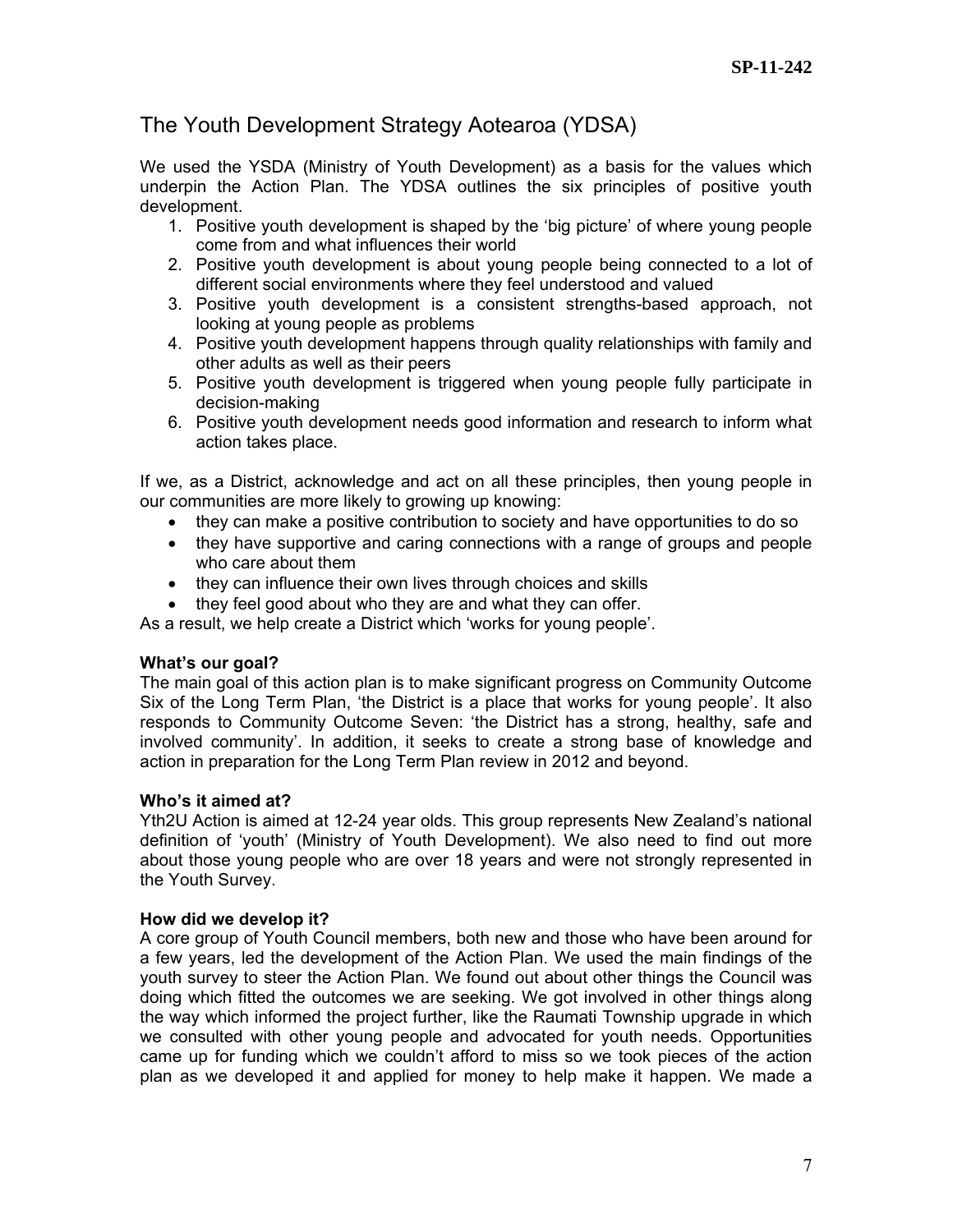submission on the Council's Annual Plan on things which would help the action plan be more effective.

#### **What's the role of the Youth Council?**

The Youth Council has an important role in advocating for young people's needs in the Council's business and provides a youth perspective on a range of issues to the Council. Our priority is to ensure that the key findings of the Youth Survey are acted upon by the Council.

#### **What's the role of the District Council?**

The Kāpiti Coast District Council enables democratic local decision-making to promote the social, economic, environmental and cultural wellbeing of the Kāpiti Coast. The Council's activities and decisions impact on young people's lives now and in the future. The Council has an important role in achieving Community Outcome Six 'The District is a place that works for young people' in the Long Term Plan. It has an active role in supporting young people and works in partnership with the Youth Council to make positive changes for youth in our District.

# **THE GOALS AND ACTIONS**

# **GOAL 1: Communities which are safe for and supportive of youth**

Young people want safe and healthy communities which respect and include young people. They want communities where adults respect young people and young people are respectful of others, where young people are involved in community activities and where they feel a sense of belonging.

## *Youth Council actions*

#### *Our aims are to:*

- encourage initiatives that provide opportunities for young people to volunteer and get involved in community events and projects
- work to increase intergenerational understanding between adults and young people
- challenge and minimise negative stereotypes of young people in the community and local media
- increase young people's feeling of safety in the District

#### **In 2011-12, we will:**

- undertake a youth led mural project which will foster a sense of community between young people and their local neighbourhood
- promote positive youth development stories, youth activities and consultations through the local media
- work with the Council of Elders to develop a project to bridge the gap between older people and youth in the Kāpiti Coast

## *Council actions*

## *Our aims are to:*

• make sure the spaces and places youth hang out in and the routes young people use to get around in District are safe and accessible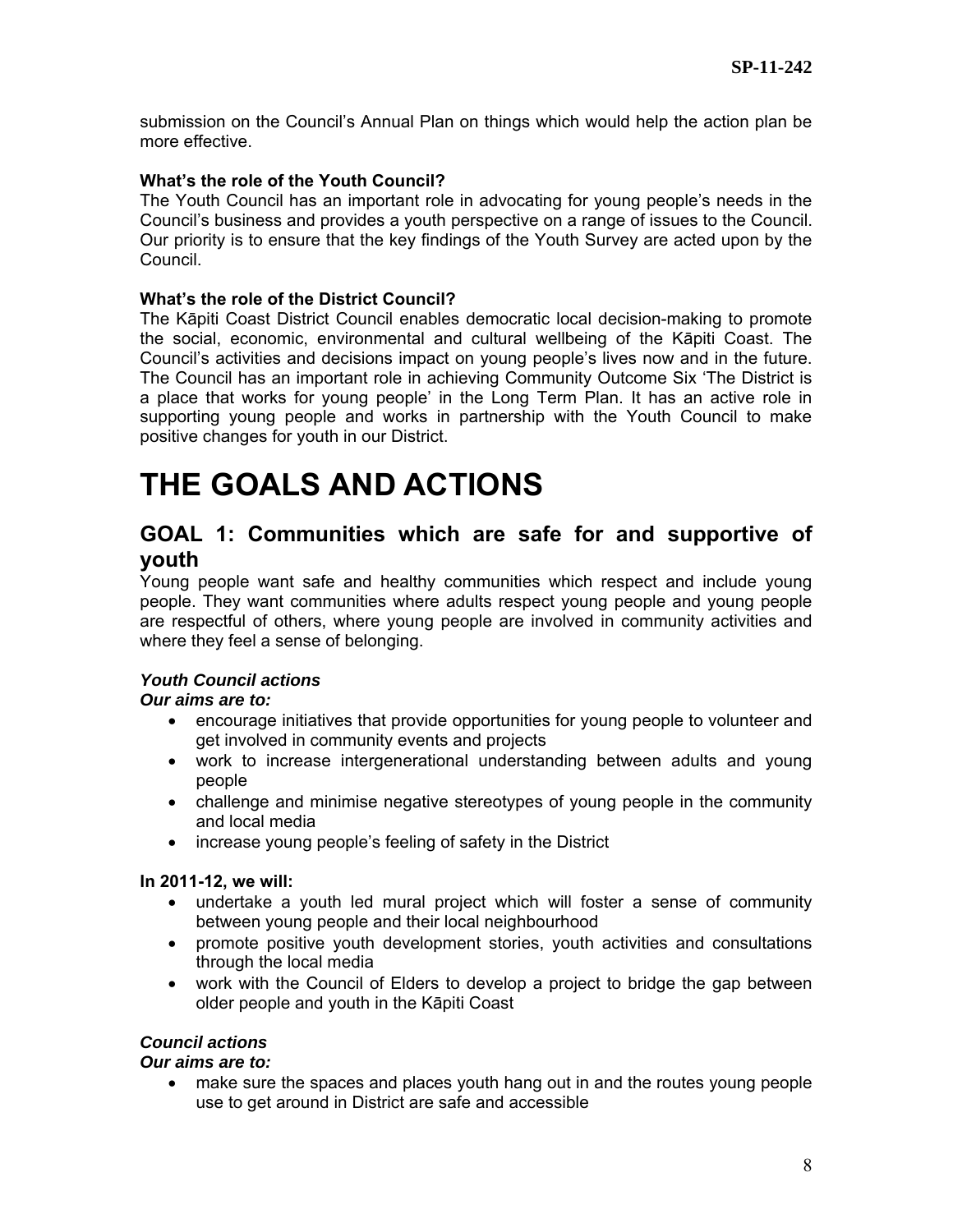- advocate for youth to ensure they have good and safe public transport options around the District
- encourage organisations working with young people to work together and will support the Youth Workers Network
- promote positive youth development stories in the District

#### **In 2011-12, we will:**

- support a Youth Council led youth column in the local media
- identify and investigate places in the District that young people feel are unsafe
- provide facilitative support to the Youth Workers Network
- provide opportunities in Council publications such as the Update for positive youth stories
- Support a joint project between the Council of Elders and Youth Council (Priority under the Positive Ageing on the Kāpiti Coast: He Tira Kaumātua Strategy – Appendix Two)

# **GOAL 2: A Council which values and listens to its youth**

Young people want to contribute more to community decision-making which is relevant to them. Local government decisions have a significant impact on young people and their lives. Policies that affect the whole community and specifically impact on young people's lives benefit from young people's input.

The Council's projects and policies need to be informed by the viewpoints and experiences of those they intend to benefit. Young people are valuable members of the community and have a wide range of experiences, skills and viewpoints to contribute alongside other people in our District. Good youth participation in Council decisionmaking processes can result in marked improvement in the quality of services received by communities and quality of decisions which affect the future of the District.

## *Youth Council actions*

## *Our aims are to:*

- keep young people informed about our work through different ways
- use a range of consultative methods to make sure we are giving strong representative of youth experience, ideas and opinion to the Council
- work with Colleges, student councils, youth organisations and training providers to connect with a diverse range of young people in our District
- advocate for young people's needs through formal and informal Council processes

#### **In 2011-12, we will:**

- increase usage of our Facebook site and link to our Council webpage
- establish a media subcommittee and advantage of local media opportunities
- participate in Youth Worker Network meetings
- strengthen the Ōtaki subcommittee of the Youth Council and its role representing Ōtaki youth
- bring young people's values, ideals and voices to the Long Term Plan Review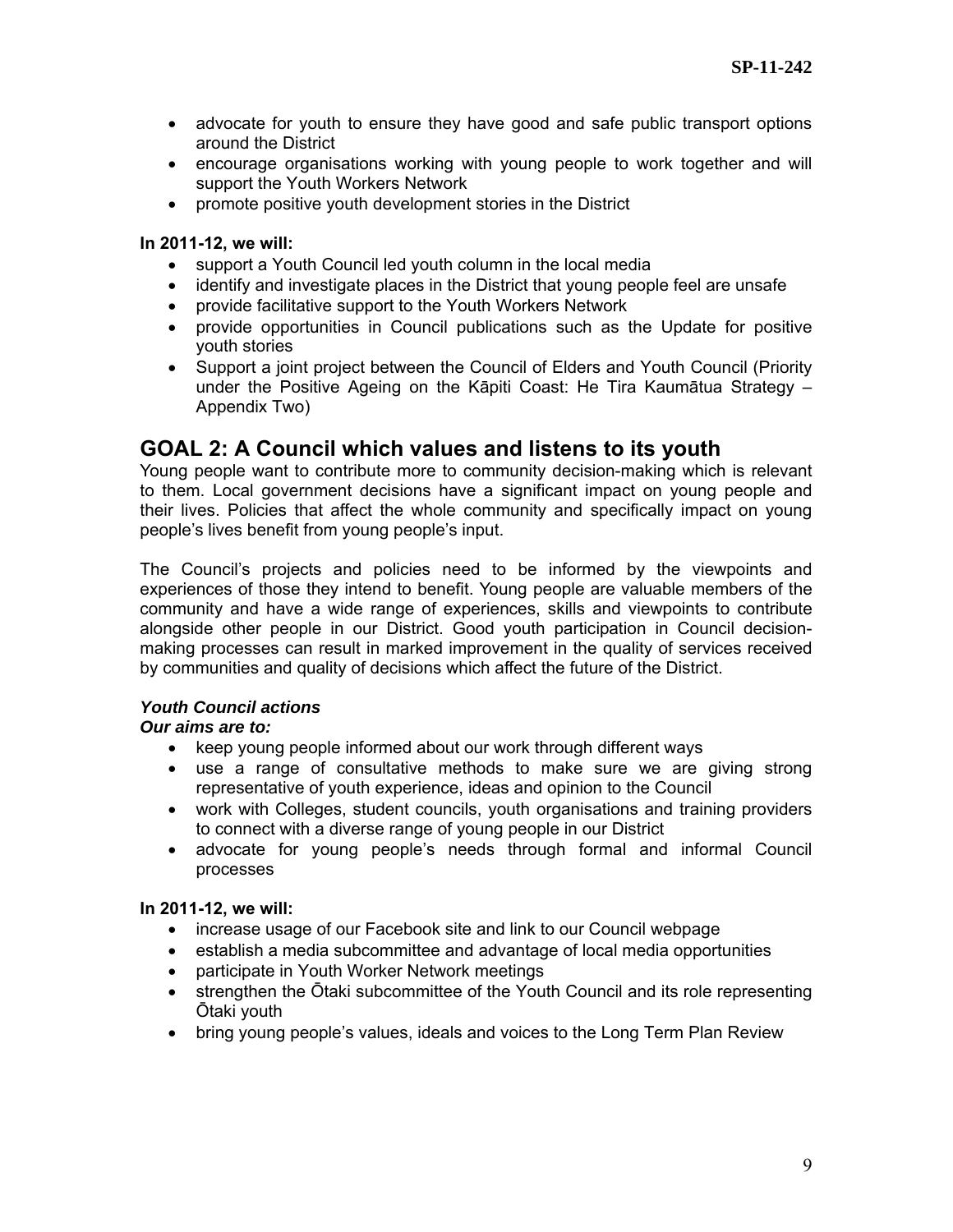# *Council actions*

## *Our aims are to:*

- ensure good communication is maintained between the Youth Council and the Council
- continue to resource and support the Youth Council to ensure its Council's sustainability and effectiveness
- provide more opportunities for young people to have their say on key Council projects and decision-making which affect young people's lives

## **In 2011-12, we will:**

- ensure good youth consultation occurs in the review of the Long Term Plan
- review the administrative support needed for the Youth Council to work effectively
- undertake a specific youth consultation on the Waikanae Township and Mahara Gallery Upgrade
- identify other key Council decisions which will impact significantly on young people's lives and ensure good consultation with this group

# **GOAL 3: A District which has youth friendly spaces and places**

Young people told us they want places to call their own in the District; youth centres where they can socialise, have fun, learn stuff and seek help. They want more youth specific things to do and places to be in our public spaces like parks and beaches.

## *Youth Council actions*

## *Our aims are to:*

- advocate for the development of community-based youth centres in youth appropriate locations around the District.
- help the Council improve the 'youth friendliness' of the key public spaces used by young people
- identify areas of gaps in youth spaces in the District and make recommendations to Council
- identify places where young people are seen as an issue and develop projects to build community

## **In 2011-12, we will:**

- work with the District libraries to develop a stronger youth membership
- consult with young people who live 'over the tracks' about their needs for safe youth friendly environments and make recommendations to Council
- investigate the effectiveness of legal graffiti walls in managing tagging and graffiti and make recommendations to Council
- engage with Coastlands about youth and issues in their Mall.

## *Council actions*

## *Our aims are to:*

- investigate the development of youth centres in the District
- strengthen youth interest in and relevance of our indoor and outdoor Council spaces
- improve the accessibility of public spaces to young people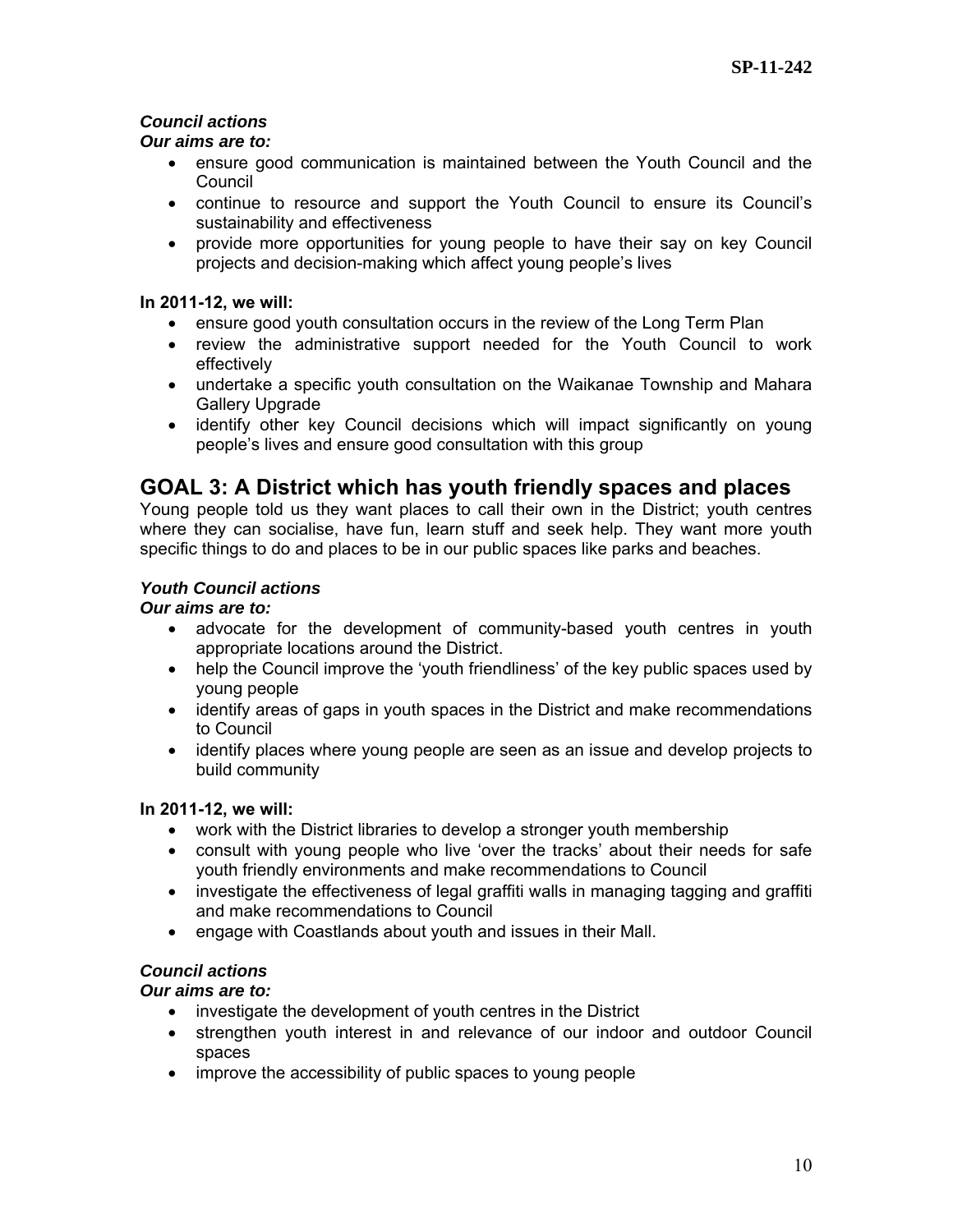**In 2011-12, we will:** 

- improve the appeal and relevance of our public libraries to youth with the help of the Youth Council
- support an initial study on feasibility of community youth centres in the District
- undertake a community facilities stock take which will take into consideration the needs of young people
- improve the youth components in Council parks
- support the feasibility of a youth centre in Ōtaki in partnership with the Heart of Ōtaki Trust and Ōtaki subcommittee of the Youth Council (funding dependent – Appendix One)

# **GOAL 4: A District where there is lots for young people to do**

Young people want low cost youth specific activities which cater to a wide range of young people's skills, interests and talents. They want a District where young people can express themselves through a wide range of mediums; including art and cultural activities.

## *Youth Council actions*

## *Our aims are to:*

- organise an Annual YouthFest event to celebrate young people's diversity, skills and talents and to bring together youth from communities across the District
- promote and facilitate national Youth Week activities through the District
- hold youth events at the District's libraries, pools and parks

## **In 2011-12, we will:**

- strengthen the youth-led delivery of YouthFest 2012
- develop an Ōtaki programme led by the Ōtaki subcommittee of the Youth Council
- support Youth Week 2012 activities which are accessible to a wide range of young people

## *Council actions*

## *Our aims are to:*

- continue to fund activities in which young people showcase their talents and skills in the District in partnership with the Youth Council.
- ensure young people are involved in consultation on recreational, art and culture facilities around the District.
- increase the number of free and low cost activities for young people to do in Council places and spaces

## **In 2011-12, we will:**

- implement a programme of youth activities around the District in partnership with the Youth Council (funding dependent – Appendix One)
- support the ongoing funding of YouthFest, Youth Week and other youth initiatives
- support the Youth Council to hold events in Council facilities such as libraries and pools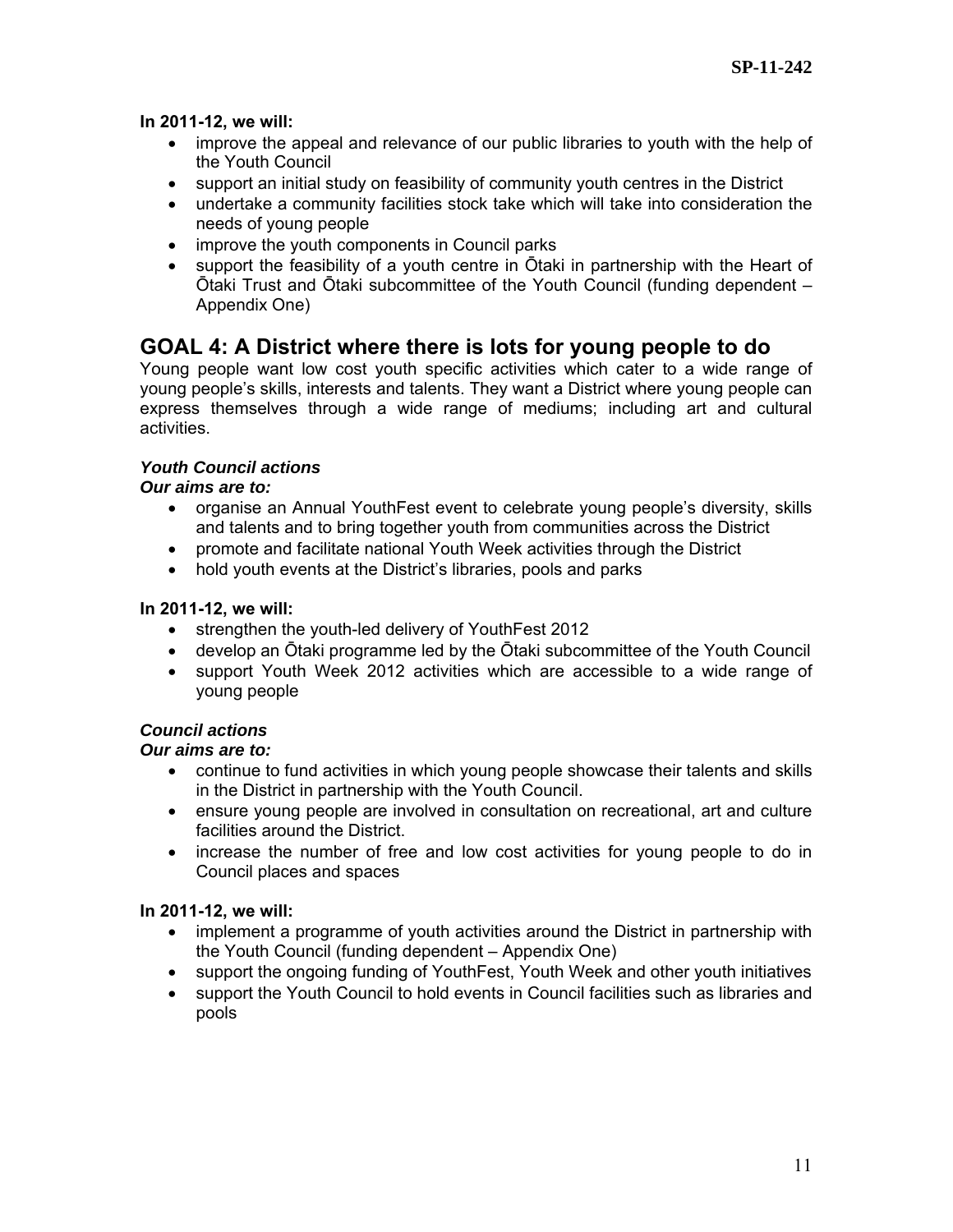# **GOAL 5: A District which supports strong positive youth development**

Young people need lots of help as they face the issues, challenges and opportunities of growing up. Youth have specific needs and so need specific services to help them out. They need assistance with moving on from high school to more education or training or a job.

## **Youth Council action**

## *Our aims are to:*

- develop ways for young people to develop their skills and talents
- work with the Council to develop processes which recognises and celebrates young people's skills, talents and abilities
- advocate for the Council to become a youth friendly employer and provide youth with work experience opportunities
- partner with youth organisations in youth projects

## **In 2011-12, we will:**

- review and restructure the current \$300ship (youth scholarships) programme to improve its usefulness to young people
- develop a youth capacity building project providing a youth led project mentoring and training programme (funding dependent – Appendix One)
- work with the Youth Workers Network to increase youth service involvement in YouthFest 2012 and other face to face opportunities with young people
- re-develop the current College Awards into a stronger youth development model of youth leadership and recognition in partnership with the Council (funding dependent – Appendix One)

## **Council actions**

## *Our aims are to:*

- advocate to Central Government for appropriate resourcing for youth needs in the District
- work with government and non-government organisations to ensure good provision of services for young people across the District
- support the development of skilled people to work with young people through the Youth Workers Network and youth worker training opportunities

## **In 2011-12, we will:**

- undertake a stock take and gap analysis of youth services in the District and make recommendations, including possible needs for community based youth workers
- advocate for the development of Youth Transitions services in the District
- hold a community forum on youth transitions from school into training, employment and further education
- strengthen the employment opportunities for young people by working with the local Zero Youth Unemployment project group
- progress on alcohol related issues for young people (under the Alcohol Action Plan)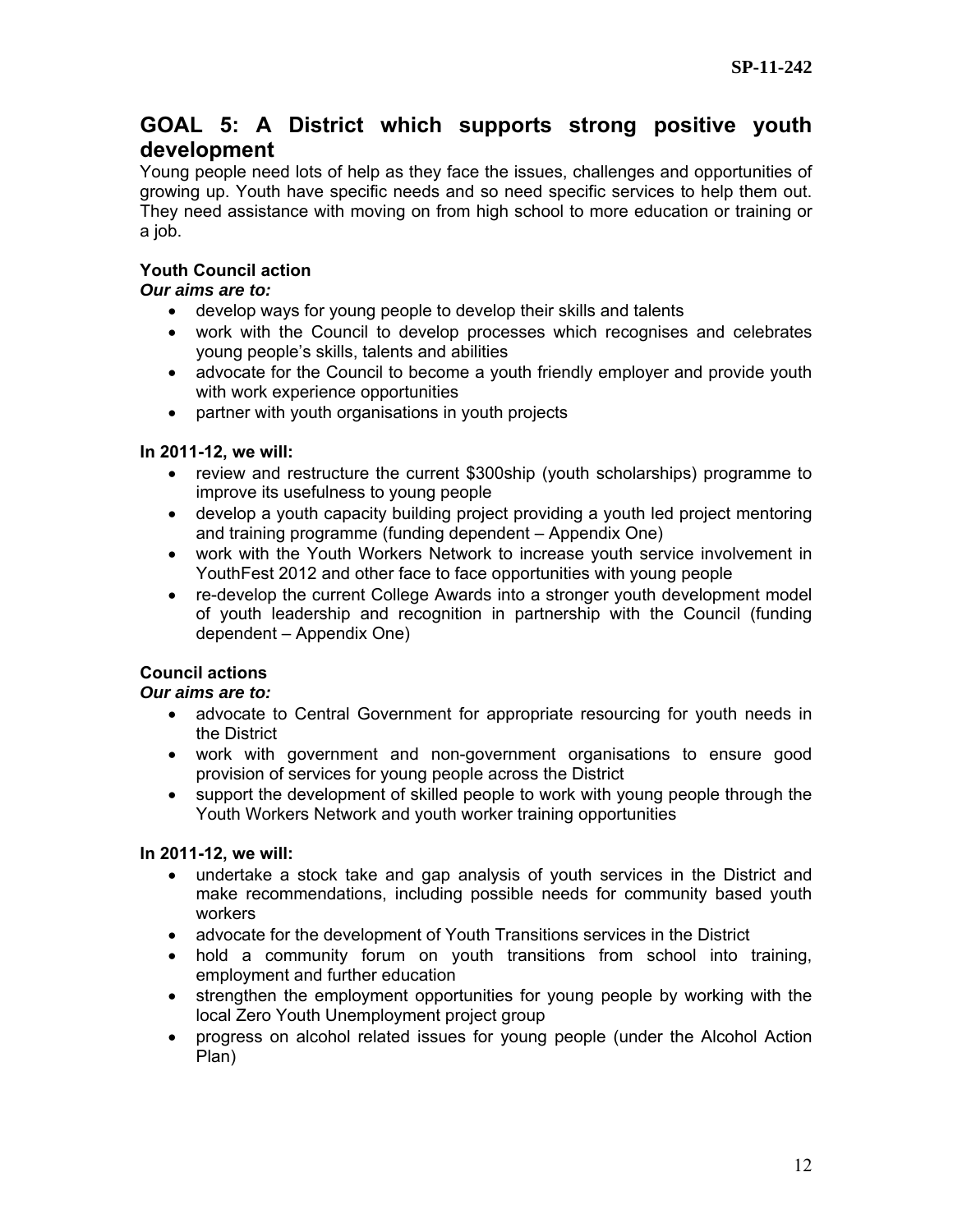## **Yth2U Youth Action Plan: Appendix One**

## **The Yth2U Project (Ministry of Youth Development Funding Dependent)**

The Youth Council in partnership with the Council have applied to the Ministry of Youth Development's Youth Development Partnership Fund for the Yth2U project. Council's financial contribution to this project is dependent on the success of the application to the Ministry.

The Yth2U application contains 4 priority actions in response to the Youth Council's key findings in their 2010 youth survey. All four actions have and will continue to be developed in partnership with young people through the Kāpiti Coast Youth Council and will promote personal and social development and enable young people to have a voice, influence and place in their community and the District as a whole. The 4 priority actions are a significant component of the Yth2U Action Plan. The actions are as follows;

- Yth2U Live: A sustainable programme of day/night youth focused activities within a youth work context in existing community venues and public spaces across the District. Aims include; showcasing young people's skills and talents, providing regular safe youth gatherings to socialise and meet new people, linking young people with a youth facilitator who can refer young people onto other services, providing opportunities for young people to develop a wide range of new skills from organising events to stage management.
- Yth2U Leaders: A youth capacity building project providing a youth led project mentoring and training programme in conjunction with the Youth Council's new 300dollarships round of youth led project grants. Those groups who receive funding would be supported to achieve their project outcomes through a youth participation in decision-making training programme. The focus is on developing the skills and potential of youth to take the lead in the development of grassroots community projects and enhancing their expertise and awareness about relevant issues and their community.
- Yth2U Awards: The development of an awards programme which celebrates a wider diversity of youth leadership, strength and ability in our District to replace the current Council driven College Awards.
- Yth2U Place: The investigation of a dedicated youth space with which local youth feel a sense of ownership in Ōtaki in partnership with the Heart of Ōtaki Community Trust, their youth leaders and the Ōtaki sub-committee of the Kāpiti Coast Youth Council.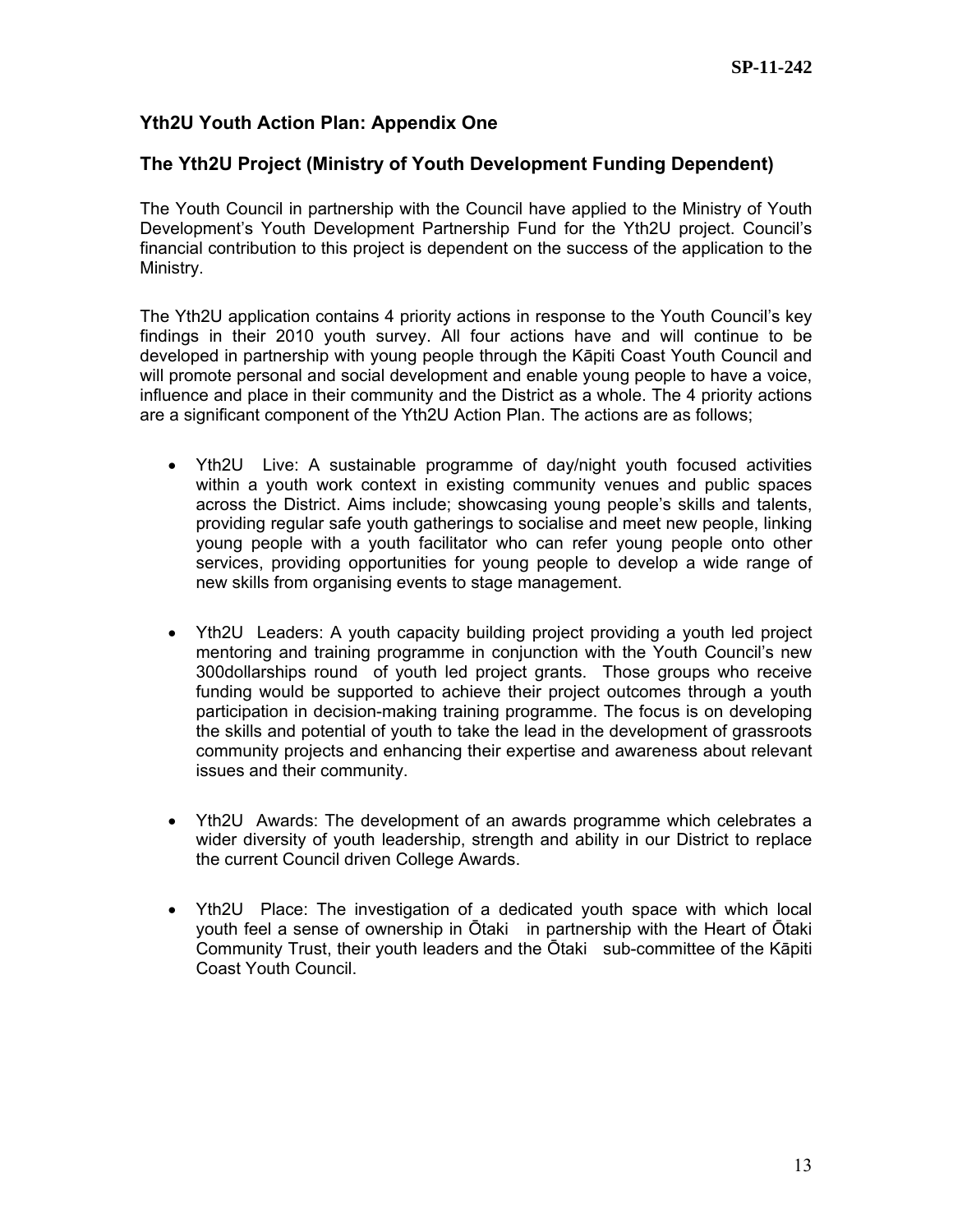## **Yth2U Youth Action Plan: Appendix Two: Where Does the Action Plan Sit?**

## **The Yth2U ACTION PLAN: A Plan of Action for Kāpiti Coast Youth**

• contributes to the Kāpiti Coast Long Term Plan, and Kāpiti Coast Community Outcomes

**\_\_\_\_\_\_\_\_\_\_\_\_\_\_\_\_\_\_\_\_\_\_\_\_\_\_\_\_\_\_\_\_\_\_\_\_\_\_\_\_\_\_\_\_\_\_\_\_\_\_\_\_\_\_\_\_\_\_\_\_\_\_\_\_\_\_\_\_\_\_\_\_\_\_\_\_\_\_\_\_\_\_** 

- is a partnership between the Kāpiti Coast Youth Council and the Kāpiti Coast District Council
- is based on the Youth Development Strategy Aotearoa.

The following diagram illustrates these linkages:

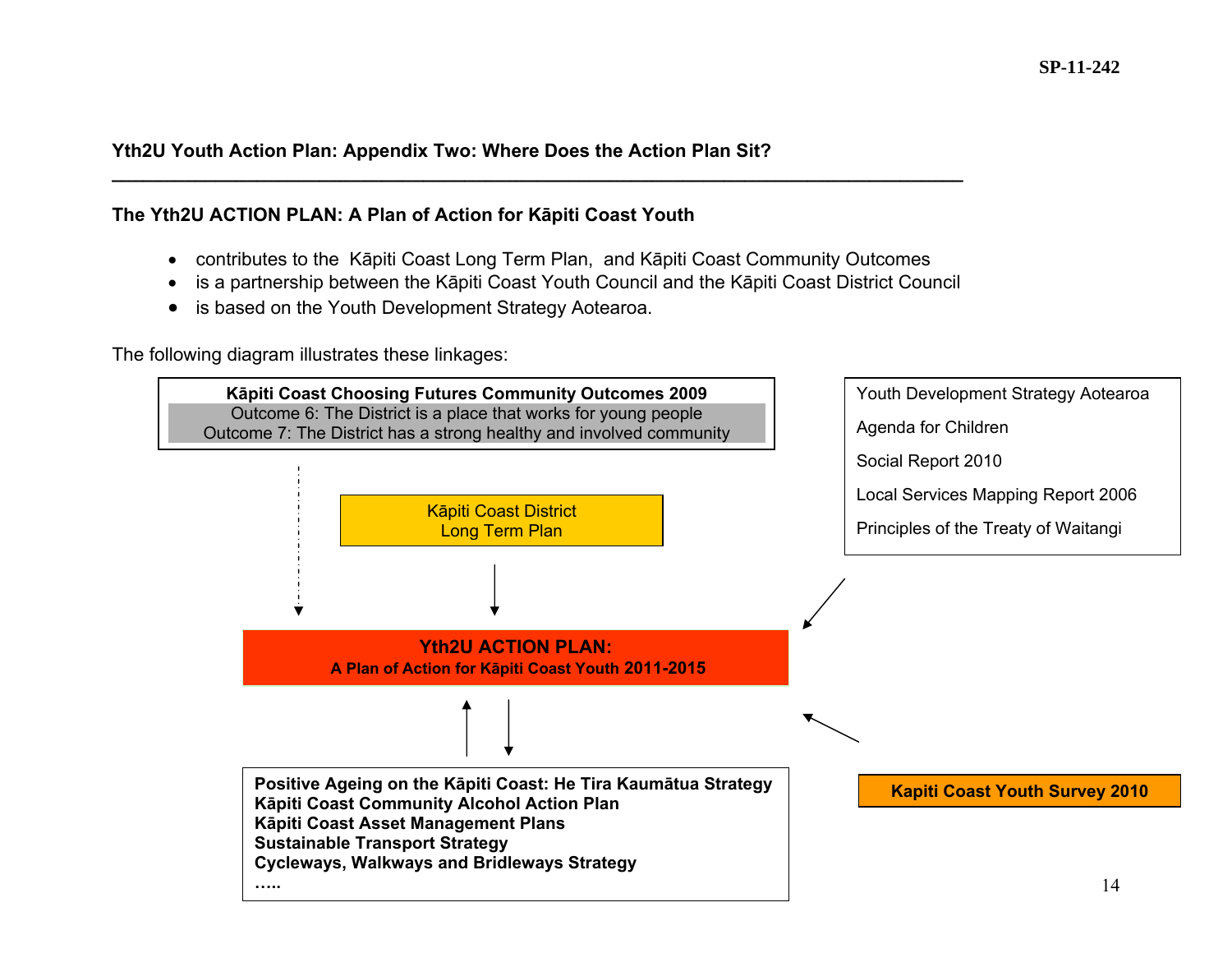#### **APPENDIX TWO**

#### **Young Peoples Policy 2003**

#### **Philosophy and Values**

Kapiti Coast District Council values the young people of the Kapiti Coast District and is committed to providing opportunities and facilities for their positive development.

Kapiti Coast District Council acknowledges that the young people are an integral part of the community and recognize the importance of their belonging to and their contribution to the community.

Kapiti Coast District Council aims to encourage young people to be involved in the affairs of the community and recognises the importance of including them in the decision making processes.

#### **Mission Statement**

- For the Kapiti Coast to be a great place for young people to live.
- A place where Young People can be free to express themselves.
- A place with ample opportunity to work, learn, play, achieve, have fun or just hang out.

#### **Policy**

This policy will work towards the achievement of Council's Strategic Plans by:

- providing a friendly, safe, inviting and inclusive place to live for all people in the community
- encouraging community involvement through the development of strategic partnerships
- encouraging an active community to enhance the health, enjoyment and quality of life of young people
- The Young Peoples Policy forms an integral part of the Social Policy Framework and the principles established apply equally to the Young People's Policy.

These are:

- 1. Responding to the needs of our communities
- 2. Creating consultative opportunities
- 3. Honouring our obligation under the Treaty of Waitangi
- 4. Achieving equity in all our actions

5. Striving to ensure environmentally sustainable outcomes in all areas of operation

#### **Scope**

All people aged 12 - 25 years